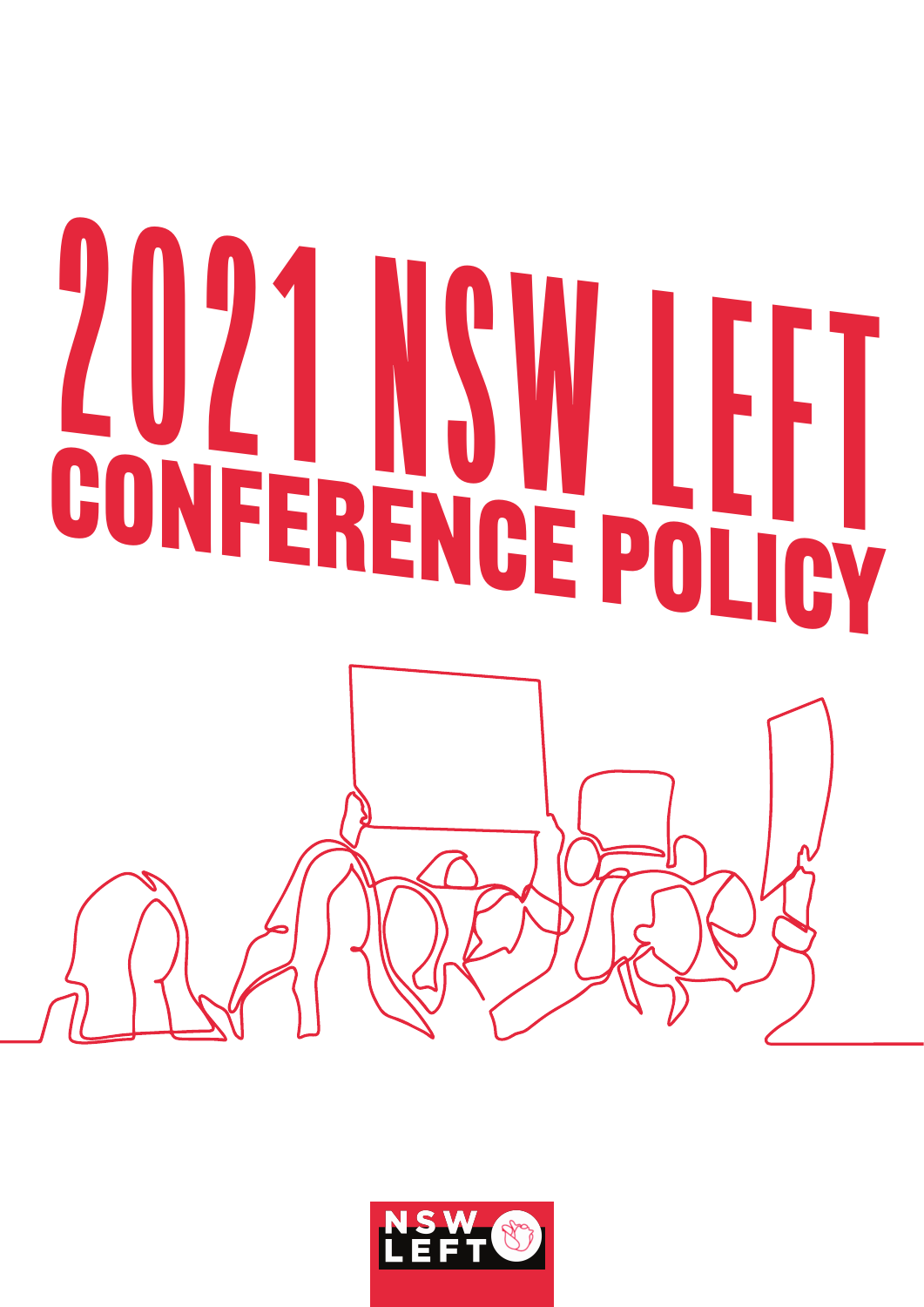# Platform Amendments to the 2021 NSW Labor Conference

# **Diversity in NSW Labor**

*The [Name of branch] resolves that NSW Labor:* 

Amends the NSW Labor Platform by inserting the following clause after 2.39:

2.40 - NSW Labor recognises the ongoing underrepresentation of culturally and linguistically diverse people in senior leadership positions across business, politics, government and higher education. NSW Labor is committed to improving the representation of culturally and linguistically diverse people across all organisations and institutions, including within the party.

# **Making Cannabis Legal**

**Chapter 6 - A Healthy Society**

*The [NAME OF BRANCH] resolves that NSW Labor:*

### **Add to Chapter 6 - A Healthy Society:**

6.47 - NSW Labor:

• Supports legalising and regulating personal recreational cannabis in line with a harm minimisation approach to drug use. Labor recognises international evidence that shows regulation improves health outcomes and safety as well as delivering potentially major economic benefits.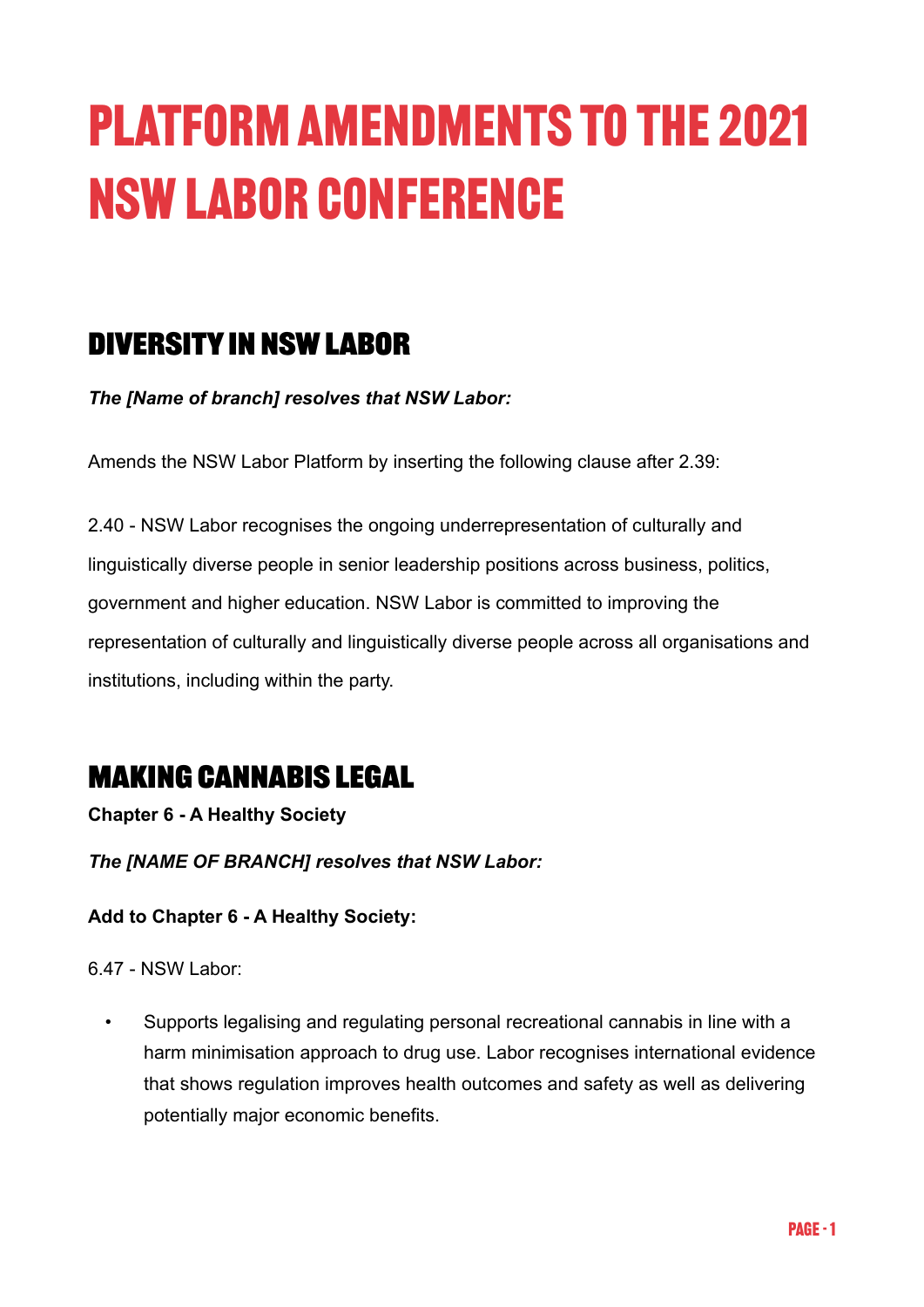- Recognises the disproportionate impact that the prohibition of cannabis has on Indigenous Australians and supports measures to address this disparity. Labor believes that all past convictions for personal cannabis use should be expunged once cannabis is made legal.
- Believes access to medicinal cannabis should be improved by removing barriers such as cost and limited availability of medical practitioners who are able to make relevant prescriptions. Cannabis for medicinal use should be included on the Pharmaceutical Benefits Scheme.
- Supports reform to mobile drug driving testing to detect impairment rather than the mere presence of illicit drugs which may not affect driving capacity.

### **Add:**

6.48 NSW Labor supports the decriminalisation of cannabis and the removal of penalties associated with the possession of cannabis.

# **Rehabilitation and Addiction**

### **Chapter 6 - A Healthy Society**

### *The [NAME OF BRANCH] resolves that NSW Labor:*

### **Add to Chapter 6 - A Healthy Society:**

6.49 - NSW Labor recognises that drug and alcohol addiction should be treated as a health issue and policy responses to addiction should be guided by health experts. NSW Labor will expand access to rehabilitation and drug addiction services, especially in regional areas.

### **Add:**

6.50 - NSW Labor will support and expand the availability of medically supervised injecting rooms, particularly in high-risk areas and supports the roll-out of a free Naloxone program across Australia so everyone has access to overdose reversal drugs.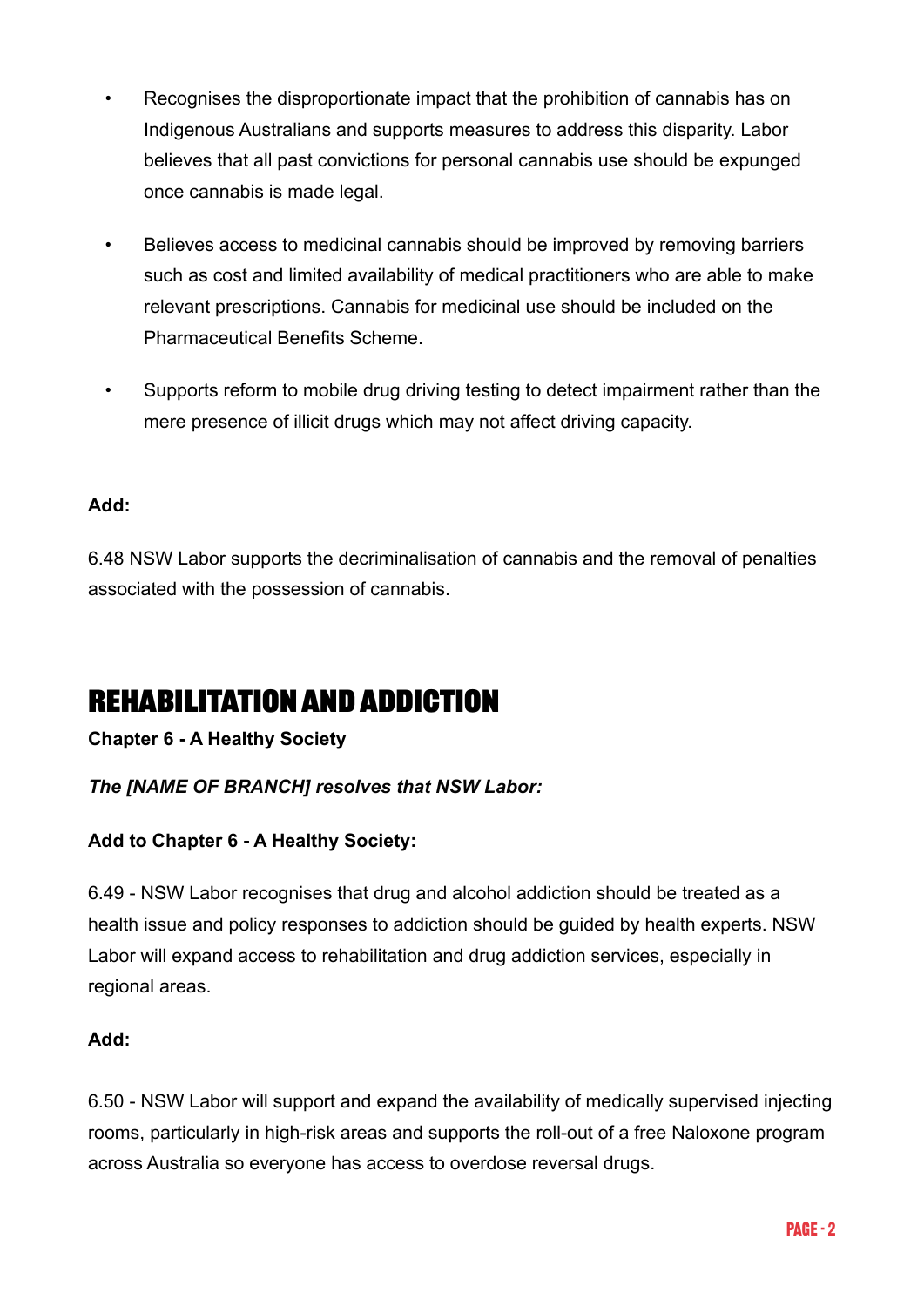# **Keeping young people safe**

**Chapter 6 - A Healthy Society**

### *The [NAME OF BRANCH] resolves that NSW Labor:*

### **Add:**

6.51 - NSW Labor supports the implementation of medically supervised pill testing at music festivals in NSW.

### **Add:**

6.52 - NSW Labor will show leadership on the policies that disproportionately target and harm young people and drive unhealthy and uninformed interactions with drugs and the police by:

- Implementing pill-testing at music festivals and other appropriate sites
- Phasing out the use of sniffer dogs at music festivals
- Prohibiting strip searching of young people except in the most exceptional circumstances
- Supporting the roll-out of other harm minimisation strategies such as amnesty bins

## **Condemning Mandatory Disease Testing**

### **Chapter 6 - A Healthy Society**

### **Preamble**

Mandatory diseases testing is ineffective and counterproductive.

It does not address the real occupational health and safety issues confronting frontline workers.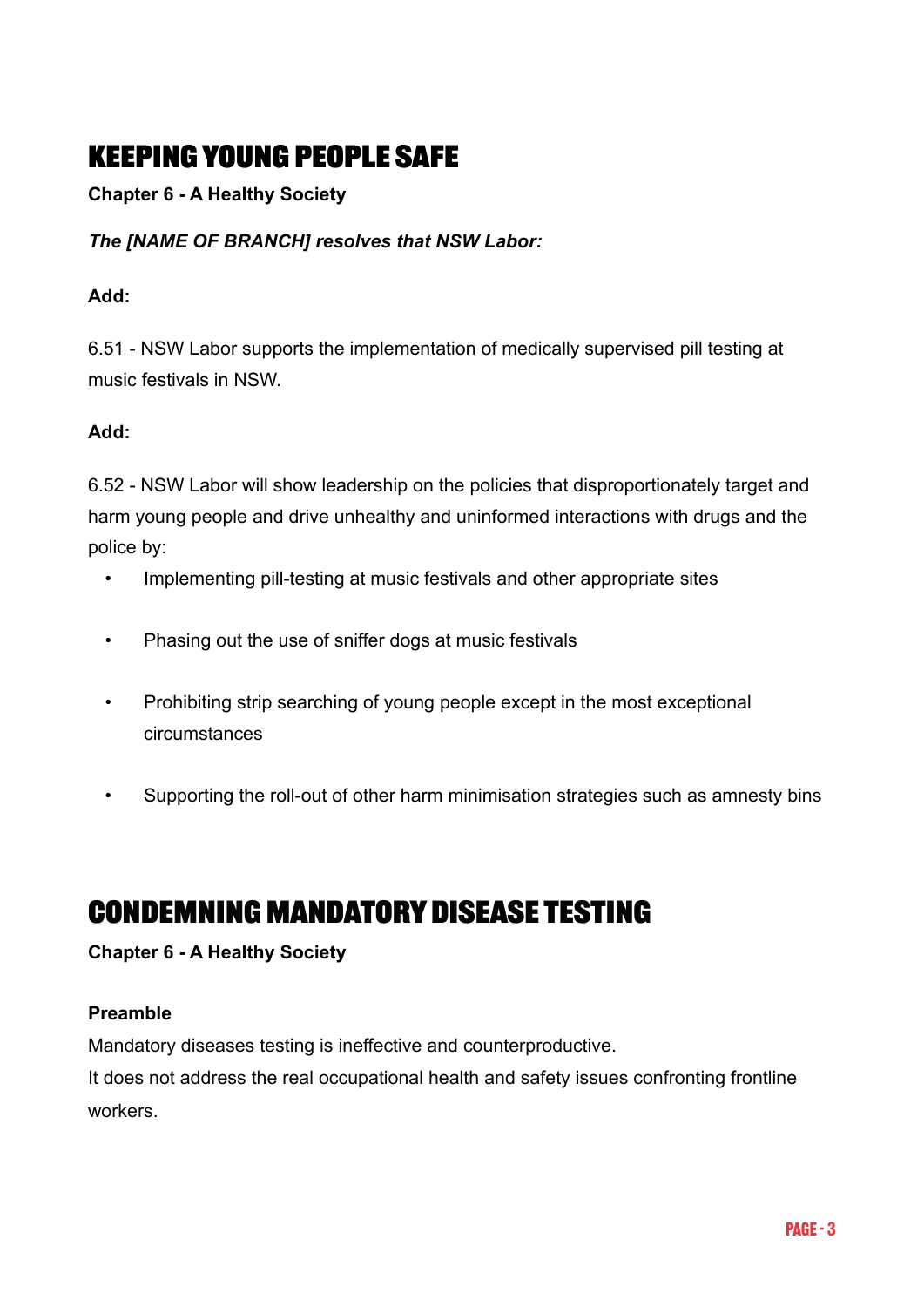It is therefore an unnecessary and unjustifiable attack on the human rights and civil liberties of people who may have specific vulnerabilities, and who are also the most likely to be stigmatised.

[INSERT NAME OF BRANCH] condemns *any* assault against *any* worker, *regardless of health risk*.

As the ultimate employer of frontline workers, the NSW State Government has a legislated responsibility to protect their workplace health and safety. However, Australian and international evidence, demonstrates unequivocally that mandatory diseases testing is entirely ineffective in preventing or reducing harm or risk to frontline workers involved in potential exposure incidents.

The proposed legislation by the NSW Liberal-Nationals Government is not supported by scientific evidence.It does not take account of existing successful frameworks for managing occupational exposure to blood borne viruses, including HIV and Hepatitis.

It does not consider the counterproductive and negative consequences of mandatory diseases testing.It does not address the many very real and urgent occupational health and safety issues confronting frontline workers that have been identified by evidencebased research.

The proposed legislation may be good PR for a government wanting to look tough, but in reality is simply bad public policy.

It is not fit for purpose and should not be passed into legislation.

### **Motion**

[INSERT NAME ON BRANCH] calls on the NSW Labor Opposition to oppose the introduction of Mandatory Disease Testing legislation in the NSW Parliament. If the legislation is second read, Labor should move extensive amendments to try to limit the damage it will cause.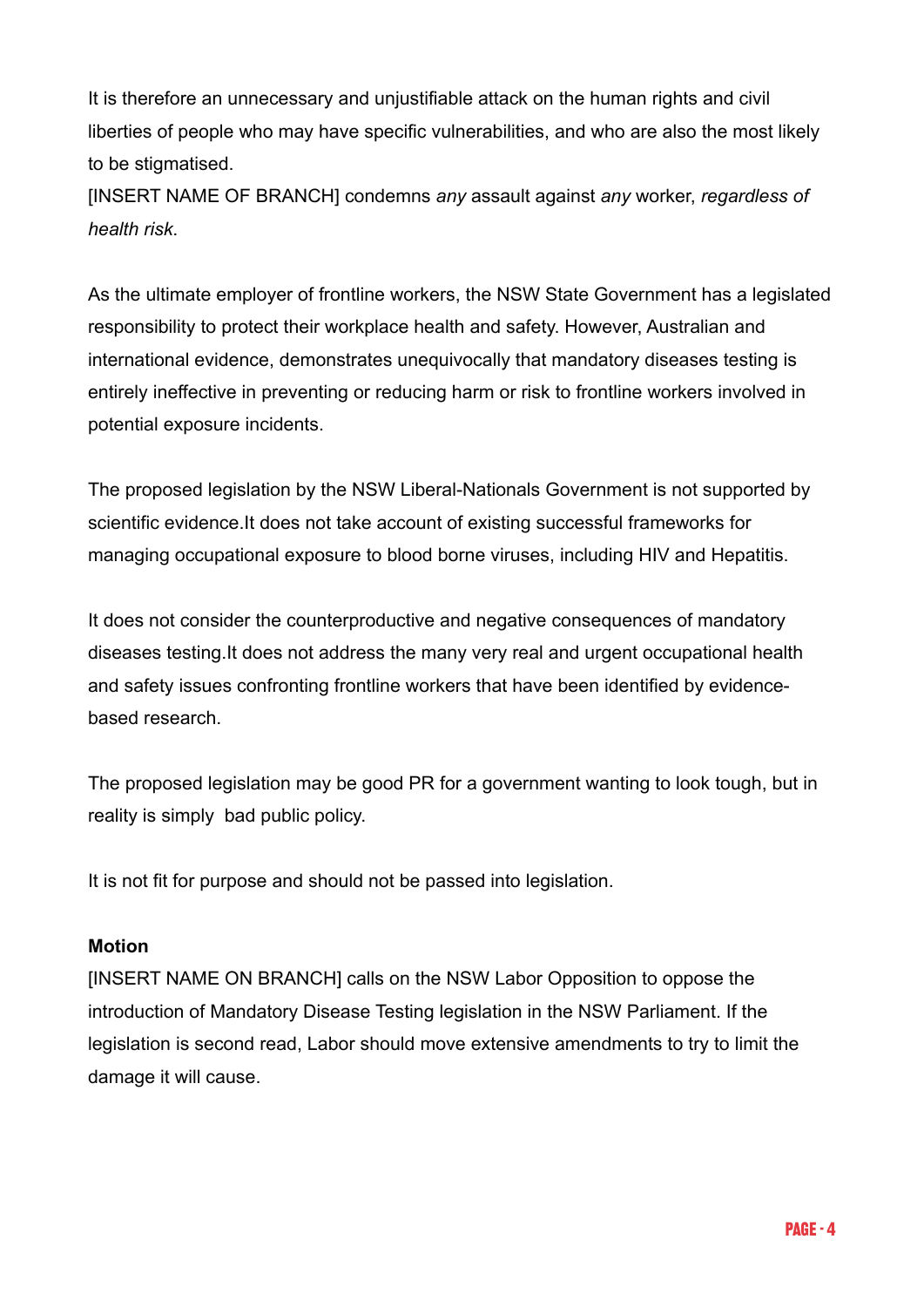# **Long Overdue Criminal Justice Reform**

**Chapter 2 - Stronger Democracy and Social Justice**

*The [NAME OF BRANCH] resolves that NSW Labor:*

**Add to Chapter 2- Social Justice and Legal Affairs:** 

### **Amend:**

2.69 Remove "not for punishment" and add "and for rehabilitation."

### **Add**:

2.70 - NSW Labor believes private prisons should not be a part of our criminal justice system and recognises that the interests of private companies are do not align with our goals for a criminal justice system that is centrally focussed on community safety, rehabilitation and justice

2.71 - Per capita, Australia imprisons more people in private facilities than anywhere else on earth. NSW Labor will abolish private prisons and bring them back into public ownership.

2.72 - NSW Labor:

- Recognises that strip searching laws are fundamentally broken and cause trauma and hurt to some people who have been illegally strip searched
- Will prohibit strip searching of minors, except in exceptional circumstances, and establish a strong legal framework to clarify the role of strip searching in policing and prisons. The legal framework will prioritise safety, privacy and limit strip searches to exceptional circumstances.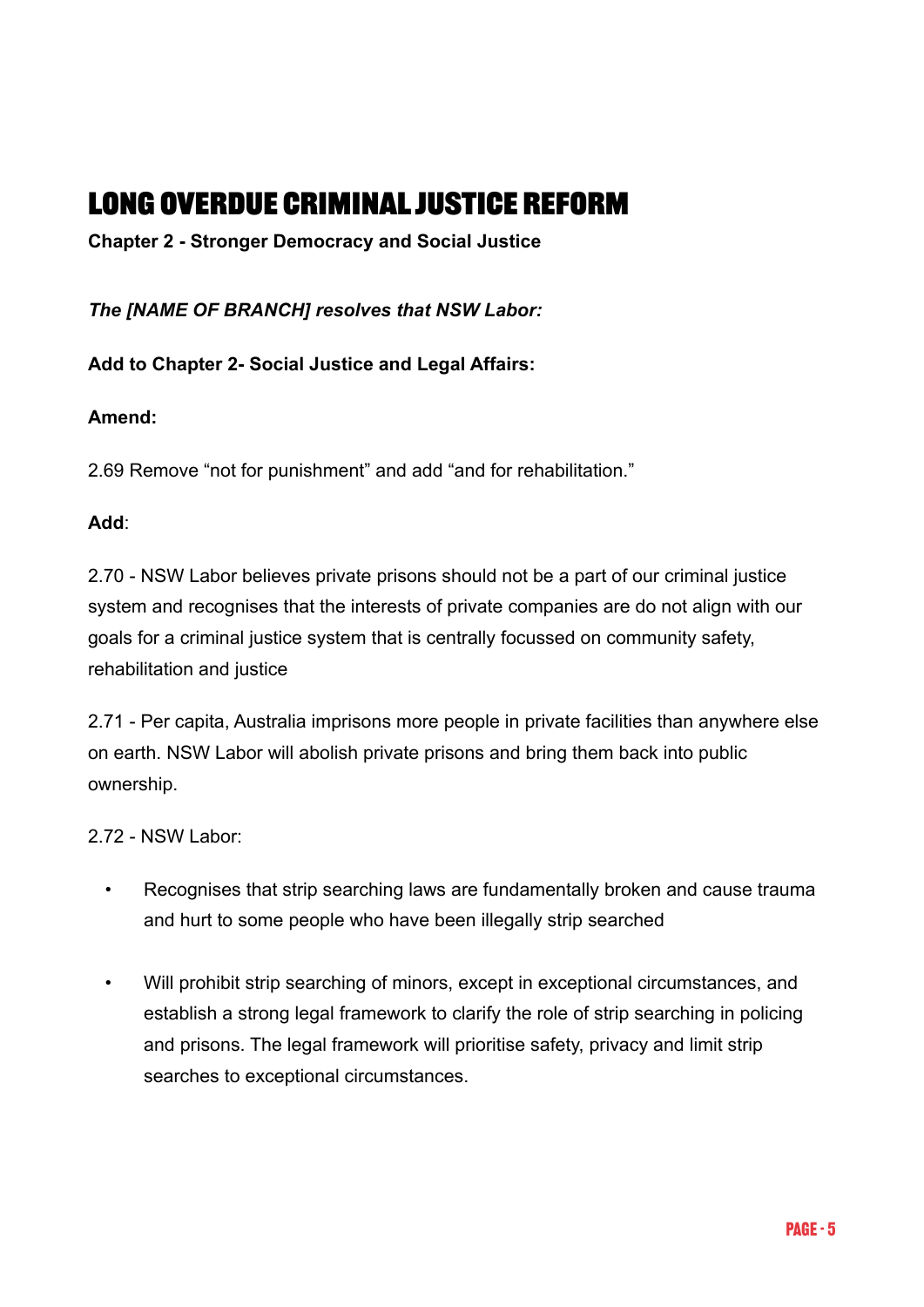# **Ending Indigenous deaths in custody**

**Chapter 7 - Indigenous people and reconciliation**

*The [NAME OF BRANCH] resolves that NSW Labor:*

**Add to Chapter 7 - Indigenous people and reconciliation:** 

### **Add:**

7.32 NSW Labor recognises that since the 1991 Royal Commission hundreds of Indigenous Australians have died in custody. Every preventable death in police or prison custody is unacceptable. NSW Labor will ensure the full implementation of the Royal Commission into Indigenous Deaths in Custody and work with Indigenous organisations with a goal of ending preventable deaths in custody

7.33 NSW Labor recognises the significant overrepresentation of Indigenous Australians in our criminal justice system and will support the removal of laws that disproportionately target disadvantaged communities such as public drunkenness, offensive language and loitering.

# **Stopping Wage Theft**

### **Chapter 4 - Prosperity and Fairness at Work**

### *The [NAME OF BRANCH] resolves that NSW Labor:*

### **Add:**

4.28 NSW Labor will hold a Royal Commission into Wage Theft to explore the wage theft crisis in NSW and develop practical ways to ensure working people are paid properly.

4.29 NSW Labor supports the establishment of a Government body that will ensure wage compliance by employers including mass auditing and using payroll tax figures to identify employers that are stealing wages from working people.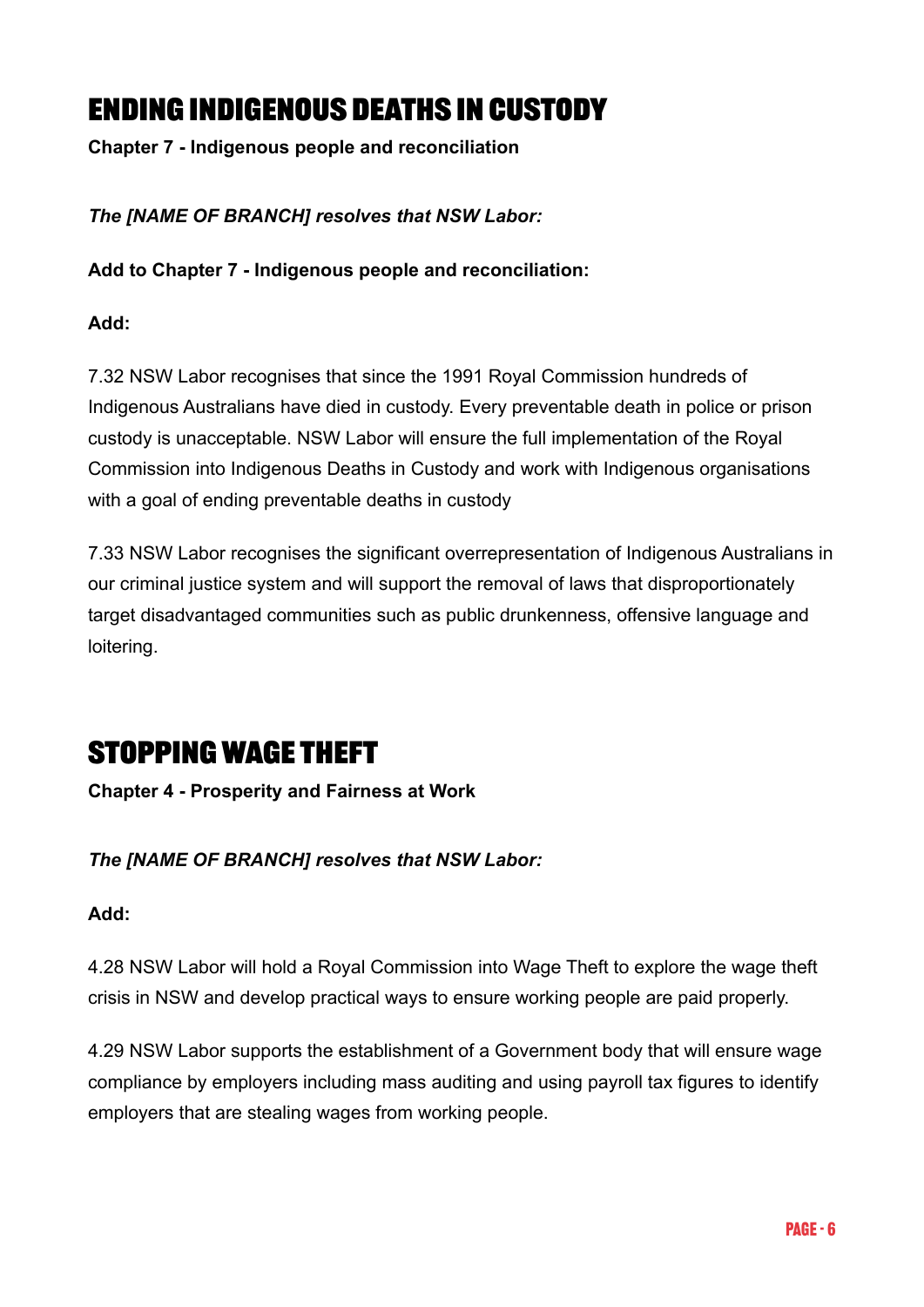# **Creating good manufacturing jobs through government spending**

### **Preamble**

The NSW Government spends billions of dollars every year procuring goods and services, including significant quantities of manufactured products. This scale of government purchasing can be a powerful force for economic and social good in NSW, particularly as we rebuild and strengthen the economy in the wake of the COVID-19 pandemic.

The pandemic underscored the importance of a strong domestic manufacturing sector in securing supply chains. Manufacturing also plays a critical role in anchoring other sections of the economy, in fostering innovation and specialisation, and is a major source of regional employment, diversifying regional economies that have been traditionally reliant on primary industries and providing opportunities for local skills development.

The approach to manufacturing procurement in NSW in recent decades has been a narrow focus on the bottom line of individual projects, instead of the broader benefits to economies and communities that manufacturing brings. This has seen good, secure manufacturing jobs offshored to cheap overseas labour, skills capacities lost, and resulted in low-budget, faulty products that are not fit for purpose.

NSW needs an industry plan for manufacturing that includes a targeted, holistic, and ambitious government procurement policy. By adopting a holistic approach to assessing tenders for any good or service that spends taxpayers' money, government purchasing can ensure all costs and benefits over the medium to long term across the whole of government are considered, not just the short-term price tag to one government department.

A well-designed procurement policy will drive growth in NSW manufacturing sectors, create thriving regional communities, boost skills development, improve the quality of infrastructure, increase living standards and quality of life, and be a driver of good social change by promoting workers' rights, tackling exploitation and more.

A NSW Labor Government will: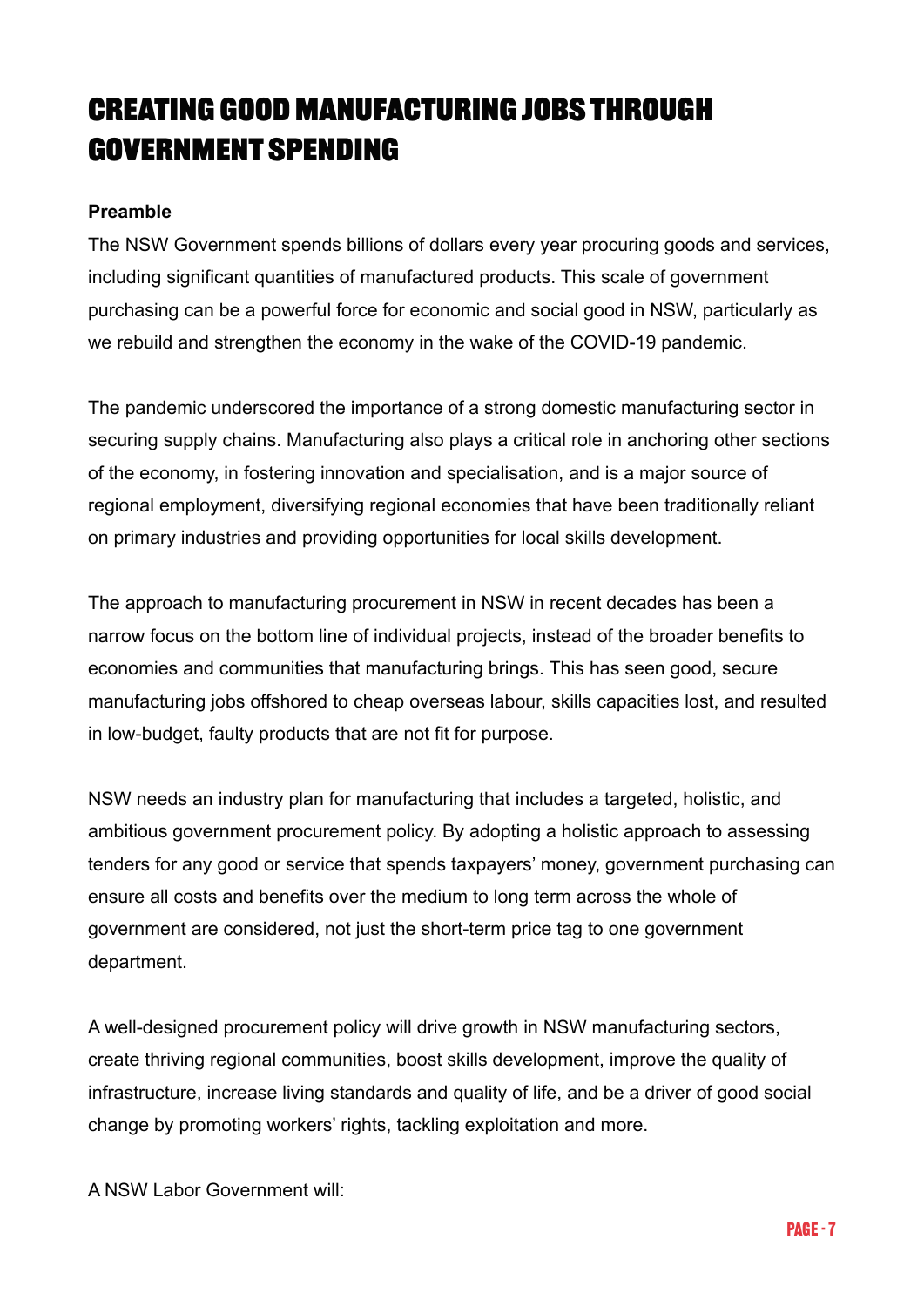1. Implement a 'Buy NSW First' procurement strategy encompassing all tenders for government procurement manufacturing projects, which will:

- (a) prioritise local suppliers in consideration of tenders, defined as a supplier of goods or services that maintains a workforce whose usual place of residency is located within a defined radius of where the good or service is to be supplied, or if a capable local supplier does not exist within the defined radius, the radius is extended to include NSW,
- (b) mandate that procurement decisions resulting in tenders being awarded to other suppliers ahead of local suppliers should be explained and justified in transparent manner,
- (c) prioritise procurement from local SMEs where possible,
- (d) mandate that tenders include a local industry development plan outlining the number of existing and new employees engaged in delivering the project and their location, the number of local suppliers engaged, and the number of apprentices engaged, as well as the projected length and status of employment of workers engaged,
- (e) mandate a set minimum target for percentage of local content that is included in government procurement projects including outlining the reasons behind the percentage, in consultation with relevant stakeholders,
- (f) mandate implementation and compliance mechanisms for best practice employment conditions for the successful tender, including obligations regarding labour laws, labour hire, WH&S, superannuation, tax, equal employment opportunities, and other best practice obligations.

2. Implement specific and targeted regional industry development plans to increase manufacturing capabilities in regional communities, developed in consultation with local governments, relevant trade unions, industry representatives, VET sector representatives, and other parties as needed. These plans should include:

- (a) Strategies to increase local industry capabilities,
- (b) Current and future infrastructure requirements,
- (c) An audit of existing skills and training capacities and strategies to close any gaps,
- (d) Sector strategies for growth and innovation.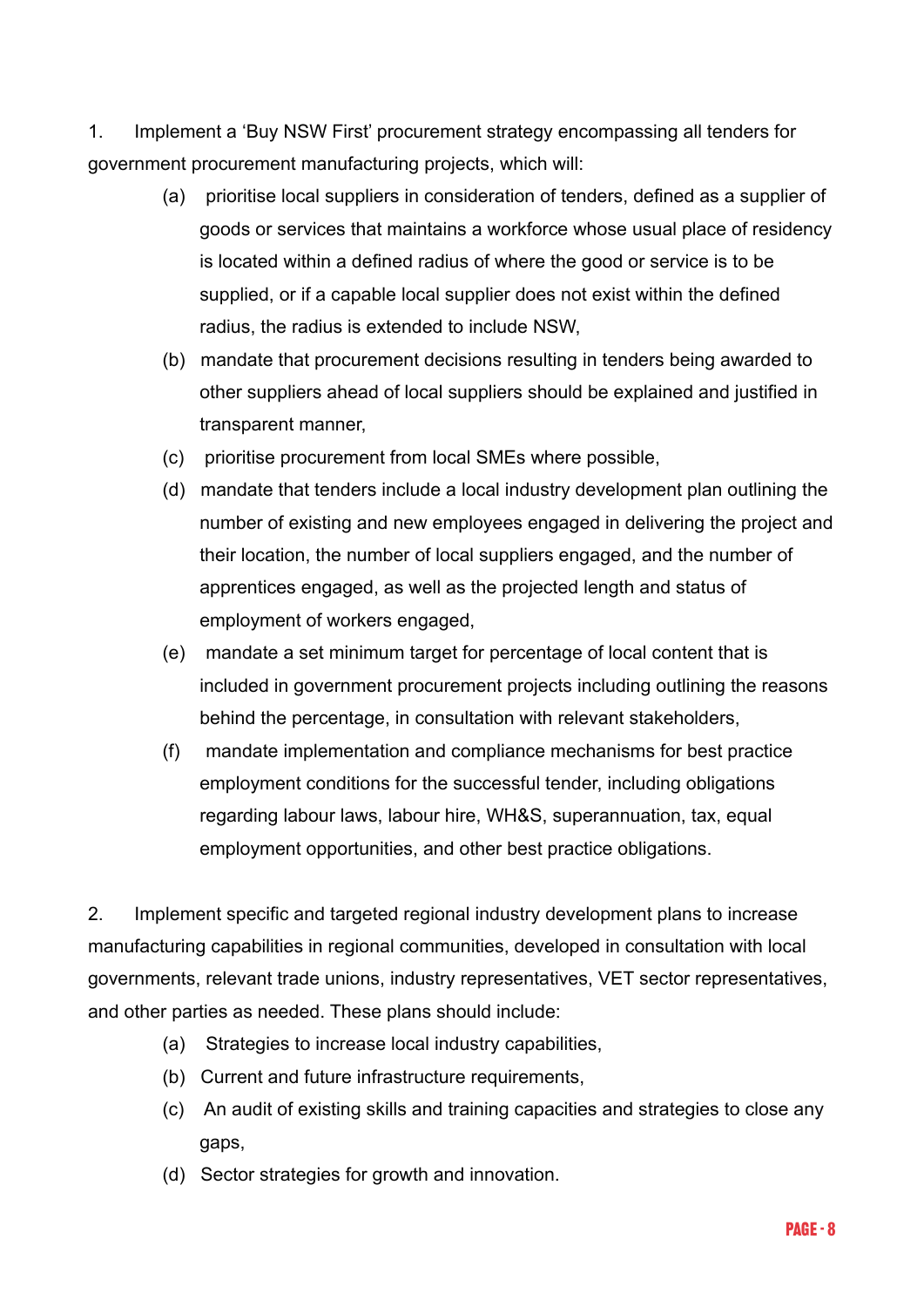- 3. Establish a manufacturing council and investment fund to:
	- (a) Identify promising sub-sectors of manufacturing,
	- (b) Engage all stakeholders in each sub-sector,
	- (c) Develop investment and innovation plans, in consultation with governments, relevant unions, industry, education and training institutions, and research organisations.

# **Jobs-led response to climate change**

### **Preamble**

The imperative to act on climate change is both a moral and economic one. We know that, regardless of the ongoing debates over climate change that dominate our media and politics, decisions are being made in boardrooms around the world that see investments increasingly moved away from coal towards renewable energy.

While this change will not happen overnight, we can be sure that change is coming - and that there will be impacts on industries that are currently reliant on fossil fuels. Therefore, we have a responsibility to make sure that workers and industries are prepared for these changes when they do come, and that we don't squander the competitive advantages Australia has in renewable energy to create good, secure jobs and build a prosperous and sustainable future for generations to come, particularly in regional communities.

[NAME OF BRANCH] calls on a future NSW Labor Government to:

1. Establish a statutory authority backed by the full resources of government to oversee and coordinate a jobs-led response to climate change and industry transition, with representatives from local governments, community groups, industry, the VET sector, and unions, to include:

(a) a plan for public investment in renewable energy industries and opportunities for economic diversification, particularly in heavy industry and infrastructure requirements, through government procurement projects,

(b) a targeted regional jobs plan for impacted regions, including well-resourced and evidence-based approach to attracting private industry investments and supporting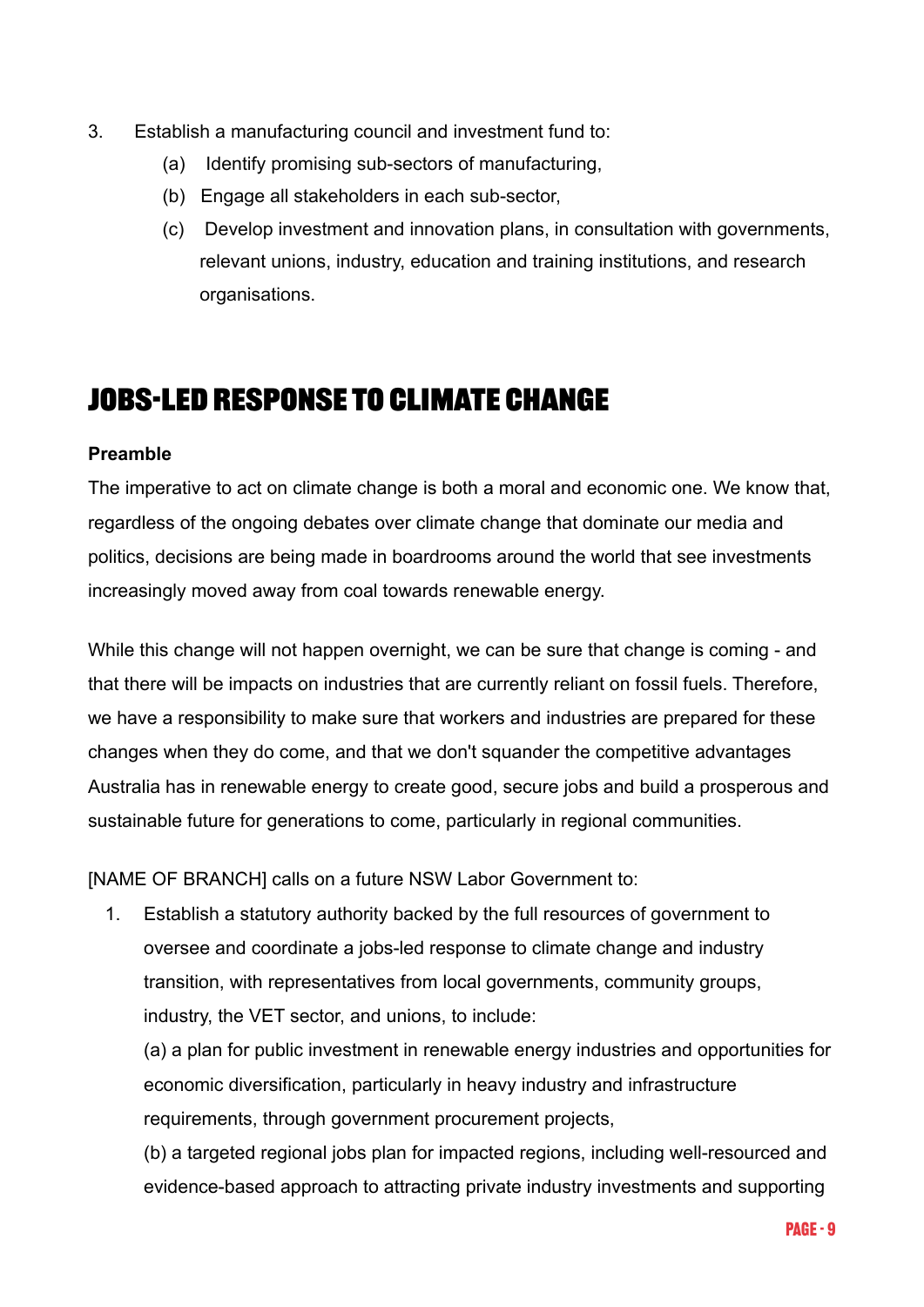workers through retraining, retrenchment and other required support,

(c) a plan to identify and support current and future education, training, and skills requirements, including through an audit of transferable skills and retraining opportunities between fossil fuel industries and others,

(d) a commitment to support regional communities and workers through the transition period, including examining the potential to reinvest coal royalties into structural change support mechanisms and other community and worker support services.

# **Consent Education in Schools**

### **Chapter 5 - Education and Skills**

### *The [NAME OF BRANCH] resolves that NSW Labor:*

- 1. Acknowledge that this Government and past Governments have not upheld their duty of care, and have neglected the safety of girls and women across a range of institutions wherein they should be safe.
- 2. Recognise and thank the work of young activists over generations for sharing their truths and pushing for change as a result of their experience.
- 3. Unequivocally recognise the importance of active and enthusiastic consent in all interpersonal interactions, and acknowledge that the social coding on consent begins in children's formative years.
- 4. Confirm that adequate training on consent and its many nuanced manifestations must be more than a line in a PDHPE textbook. Rather, that it must be a cultural and social priority taught consistently throughout a child's education.
- 5. Commit to acting on embedding consent education in primary, secondary, vocational and tertiary curriculums.
- 6. Commit to consulting with survivors, activists, advocacy groups, peak bodies and relevant teachers' representatives in implementing this education program.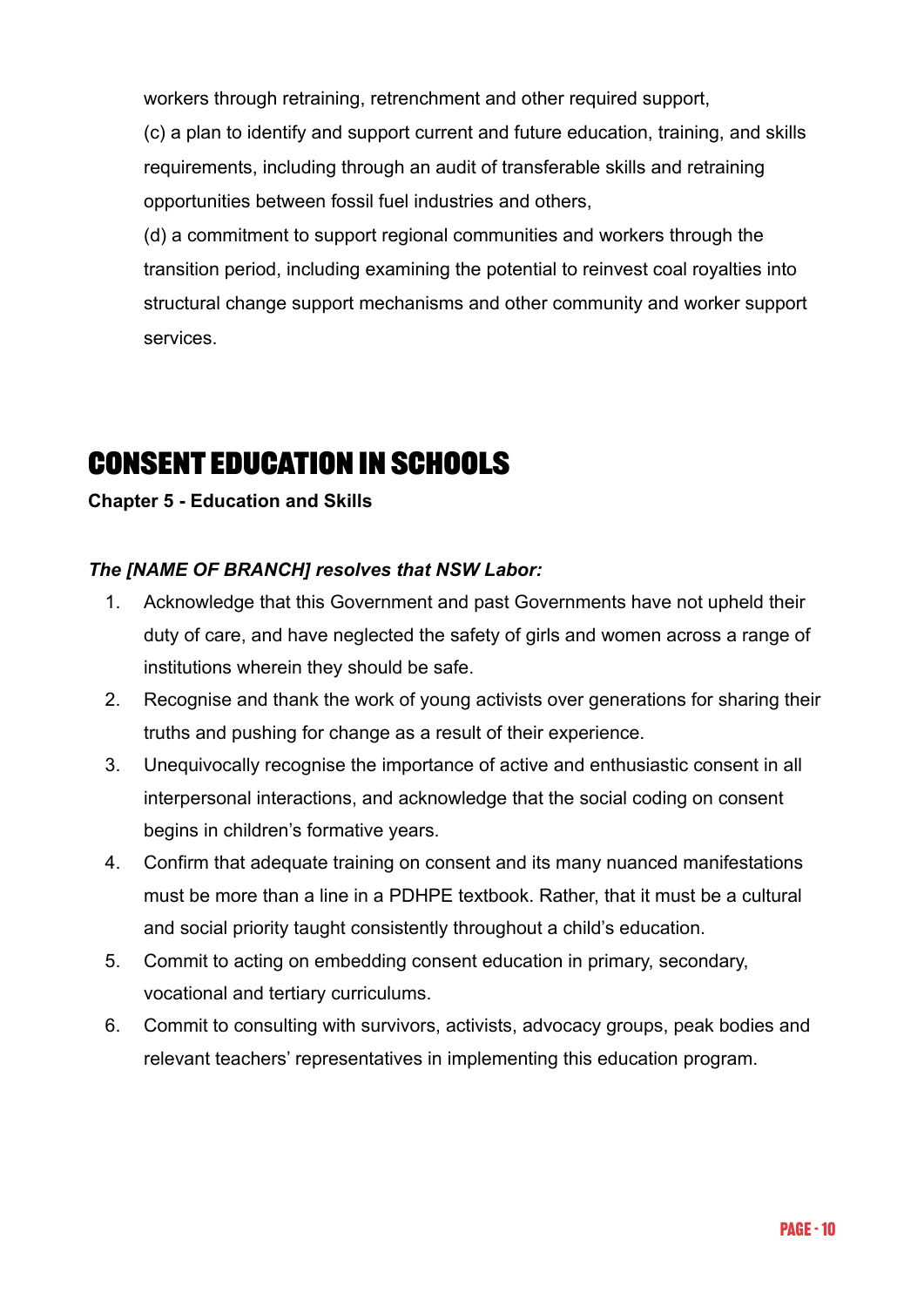# **It's time for PARTY REFORM**

The Lavarch Report in 2019 recommended a number of important changes to the function of NSW Labor. The recommendations were good but we must go further.

There was unfinished business in this reform package that fails to deal with how power is shared in our party and how members can have a direct engagement with our decision making bodies.

In particular:

- NSW continues to be the only state where all members are denied the inability to directly elect our State Conference Delegates
- The changes to the election of the President do not go far enough. Every member should have a vote on who the president is, as is done at a national level

### **RANK AND FILE ELECTION OF STATE CONFERENCE DELEGATES**

The (NAME OF BRANCH) notes that NSW Labor is the only branch in the country that does not have a direct election of rank-and-file delegates to the state conference.

The NSW Labor state conference is the most important decision making body in the party but it is not genuinely representative of rank-and-file members. We cannot hold our leadership accountable if our conference is not democratic.

The (NAME OF BRANCH) moves that NSW Labor:

• Amends the party rules to change to a model of direct election of rank-and-file delegates to NSW Labor annual conference.

### **DIRECT ELECTION OF PARTY PRESIDENT BY THE MEMBERSHIP**

The (NAME OF BRANCH) notes that in the Lavarch Report there were two options presented for the election of the NSW Labor Branch President; by a special majority of the annual conference, or by direct election by membership ballot of all financial members in NSW.

*In order for the election of the president to be genuinely contestable and democratic there should be a direct election.*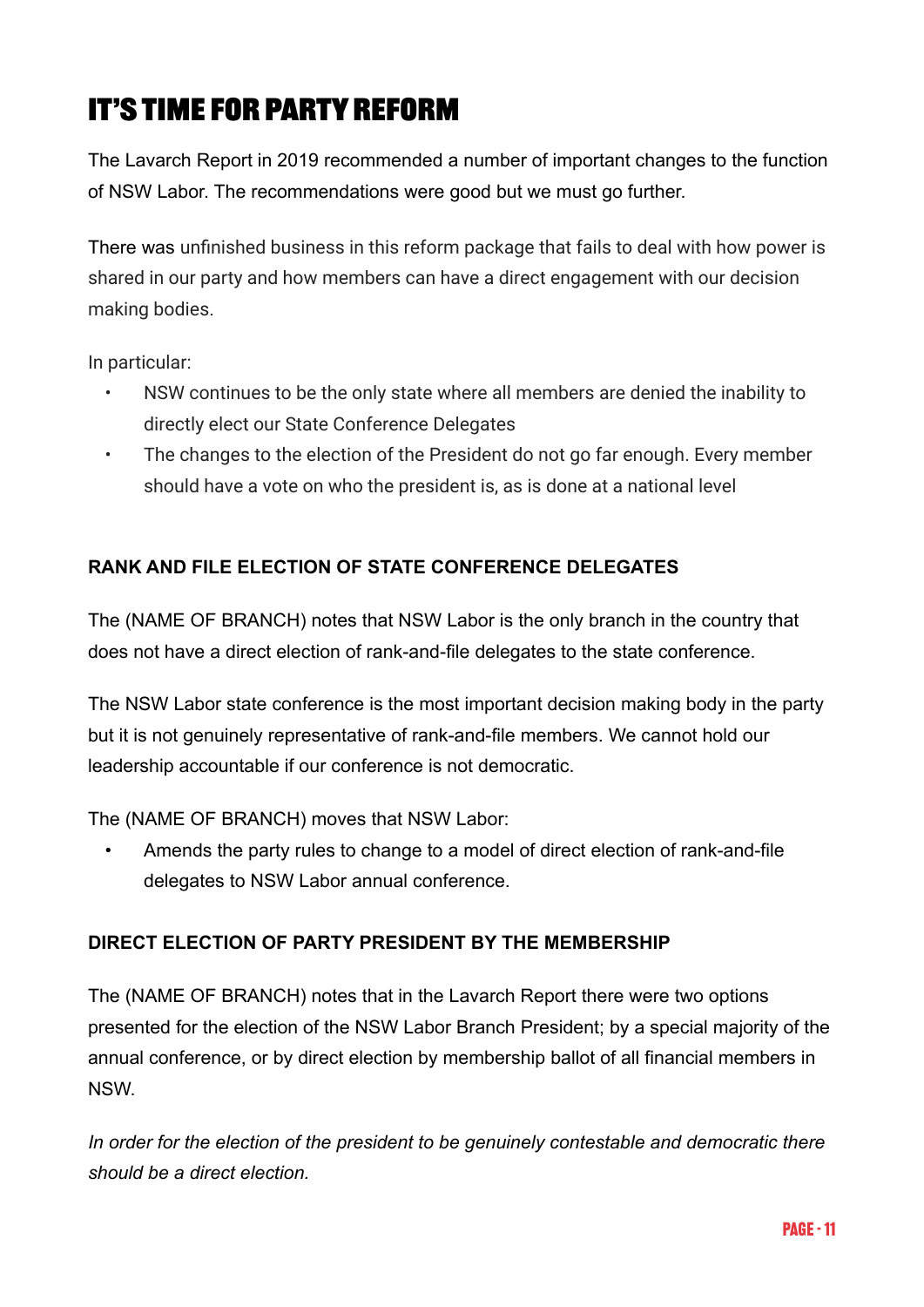The (NAME OF BRANCH) moves that NSW Labor:

• Amends the party rules to mandate direct election of the president role by a membership ballot of all financial members in NSW, as is done at a national level.

# **REMOVAL OF SURGICAL REQUIREMENTS FOR TRANS AND GENDER DIVERSE PEOPLE**

**Chapter 2 - Social Justice and Legal Affairs**

### *The [NAME OF BRANCH] resolves that NSW Labor:*

- 1. Notes that the Office of Births, Deaths and Marriages still require a trans or gender diverse person to undergo invasive surgeries in order to legally change their gender marker on birth certificates;
- 2. Notes this causes unnecessary harm to trans and gender diverse people in our community;
- 3. Calls on NSW Labor to remove the requirement for invasive surgeries when recognising trans or gender diverse persons in NSW, as is the case in other states and territories including the ACT, South Australia, the Northern Territory, Tasmania and Victoria.